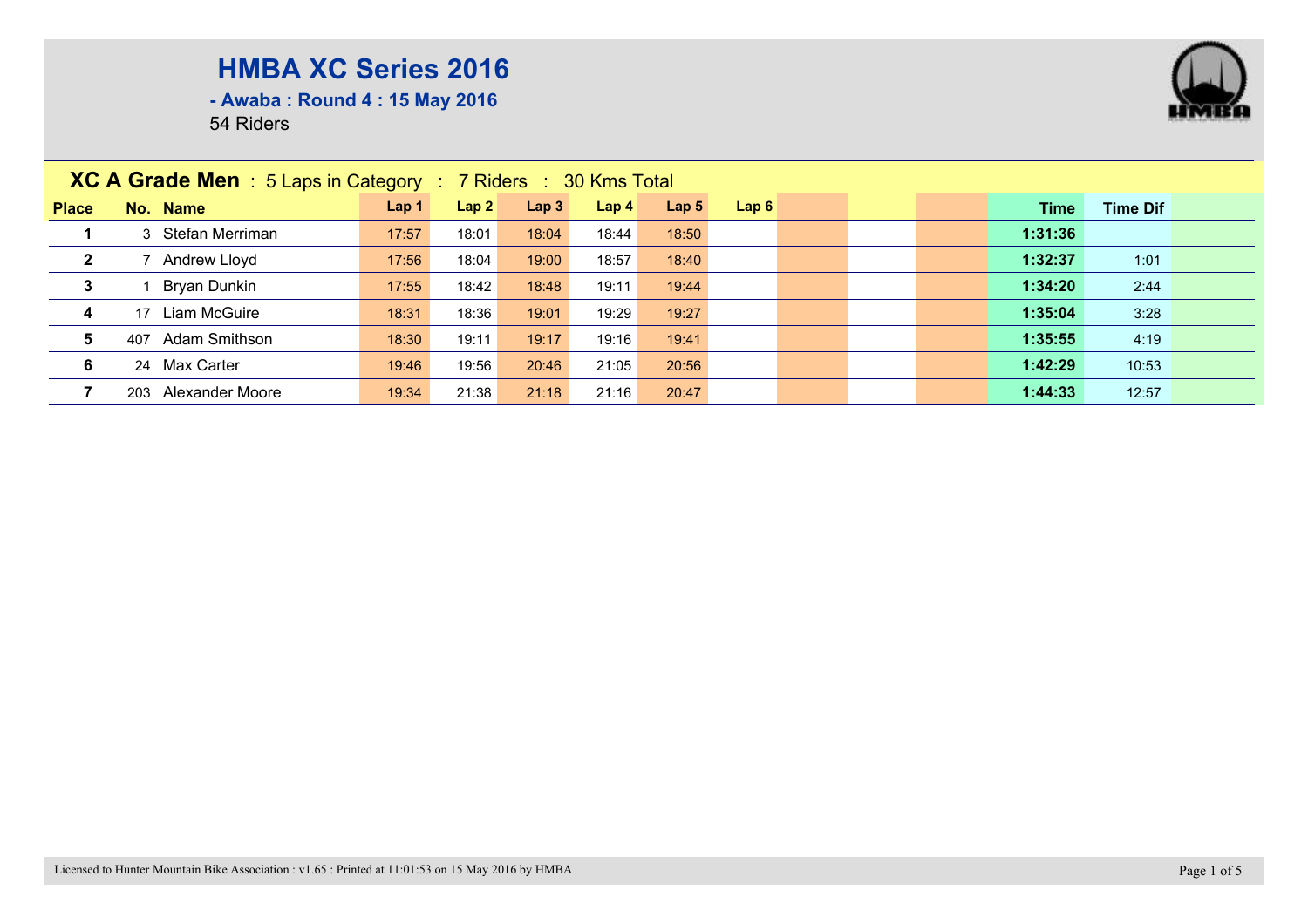**- Awaba : Round 4 : 15 May 2016**

|                | XC B Grade Men : 4 Laps in Category : 11 Riders : 24 Kms Total |       |       |       |                  |                  |      |  |            |                 |  |
|----------------|----------------------------------------------------------------|-------|-------|-------|------------------|------------------|------|--|------------|-----------------|--|
| <b>Place</b>   | No. Name                                                       | Lap 1 | Lap2  | Lap3  | Lap <sub>4</sub> | Lap <sub>5</sub> | Lap6 |  | Time       | <b>Time Dif</b> |  |
|                | 194 Geoffrey Dunkin                                            | 19:46 | 20:22 | 20:48 | 21:32            |                  |      |  | 1:22:28    |                 |  |
| $\mathbf{2}$   | 199 Shahne Bowdidge                                            | 20:18 | 20:55 | 21:10 | 20:49            |                  |      |  | 1:23:12    | 0:44            |  |
| $\mathbf{3}$   | 413 Jacob Clarke                                               | 20:14 | 20:44 | 21:52 | 21:26            |                  |      |  | 1:24:16    | 1:48            |  |
| 4              | 742 Daniel Mcilwain                                            | 20:16 | 21:04 | 21:58 | 21:53            |                  |      |  | 1:25:11    | 2:43            |  |
| 5              | 453 Stephen Ryan                                               | 20:12 | 20:59 | 23:21 | 23:05            |                  |      |  | 1:27:37    | 5:09            |  |
| 6              | 367 Gregory Knight                                             | 20:59 | 21:53 | 22:33 | 22:19            |                  |      |  | 1:27:44    | 5:16            |  |
| $\overline{7}$ | 158 Mitch Duncan                                               | 21:00 | 21:49 | 23:05 | 22:49            |                  |      |  | 1:28:43    | 6:15            |  |
| 8              | 100 Aaron Kennewell                                            | 21:18 | 22:30 | 22:51 | 23:42            |                  |      |  | 1:30:21    | 7:53            |  |
| 9              | 412 Joel Davies                                                | 20:56 | 22:29 | 23:38 | 23:43            |                  |      |  | 1:30:46    | 8:18            |  |
| 10             | Keith Bruce<br>171                                             | 23:06 | 24:25 | 24:52 | 24:07            |                  |      |  | 1:36:30    | 14:02           |  |
| <b>DNF</b>     | 136 Tony Armstrong                                             | 22:32 | 23:22 |       |                  |                  |      |  | <b>DNF</b> |                 |  |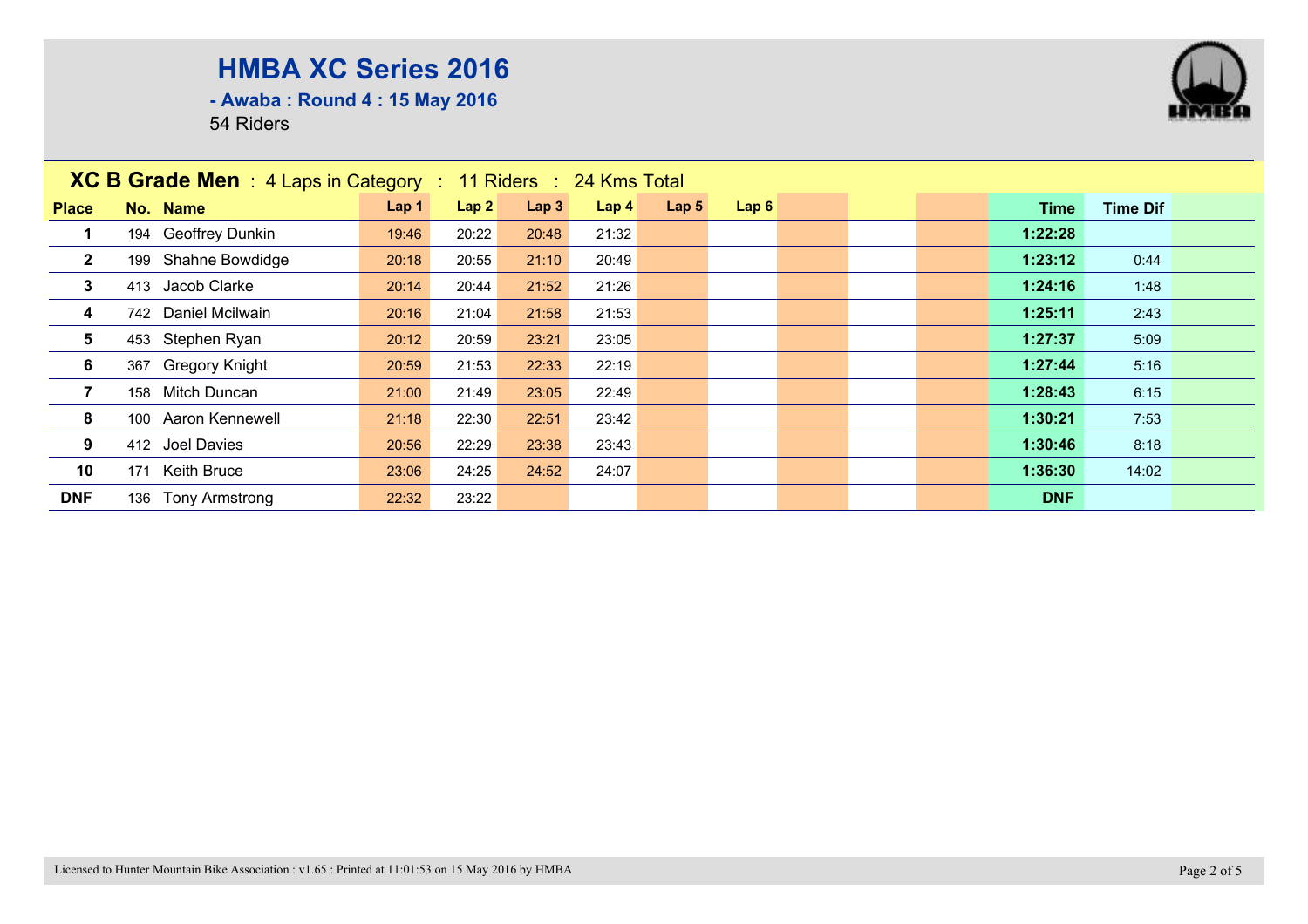

**- Awaba : Round 4 : 15 May 2016**

| <b>XC B Grade Women</b> : $3$ Laps in Category : $6$ Riders : $18$ Kms Total |                      |                  |       |                  |                  |                  |      |  |  |  |         |                 |  |
|------------------------------------------------------------------------------|----------------------|------------------|-------|------------------|------------------|------------------|------|--|--|--|---------|-----------------|--|
| <b>Place</b>                                                                 | No. Name             | Lap <sub>1</sub> | Lap2  | Lap <sub>3</sub> | Lap <sub>4</sub> | Lap <sub>5</sub> | Lap6 |  |  |  | Time    | <b>Time Dif</b> |  |
| 1                                                                            | 76 Su Pretto         | 24:29            | 23:29 | 23:09            |                  |                  |      |  |  |  | 1:11:07 |                 |  |
| $\overline{2}$                                                               | Laura Renshaw<br>77  | 24:26            | 23:43 | 23:36            |                  |                  |      |  |  |  | 1:11:45 | 0:38            |  |
| 3                                                                            | 80 Clare Williams    | 24:47            | 24:53 | 24:25            |                  |                  |      |  |  |  | 1:14:05 | 2:58            |  |
| $\overline{\mathbf{4}}$                                                      | Lynette Fahey<br>111 | 27:12            | 28:03 | 28:15            |                  |                  |      |  |  |  | 1:23:30 | 12:23           |  |
| $5\phantom{.0}$                                                              | 39 Louise Jones      | 34:44            | 31:33 | 31:28            |                  |                  |      |  |  |  | 1:37:45 | 26:38           |  |
| 6                                                                            | 84 Krystle Hockley   | 36:47            | 36:42 | 30:58            |                  |                  |      |  |  |  | 1:44:27 | 33:20           |  |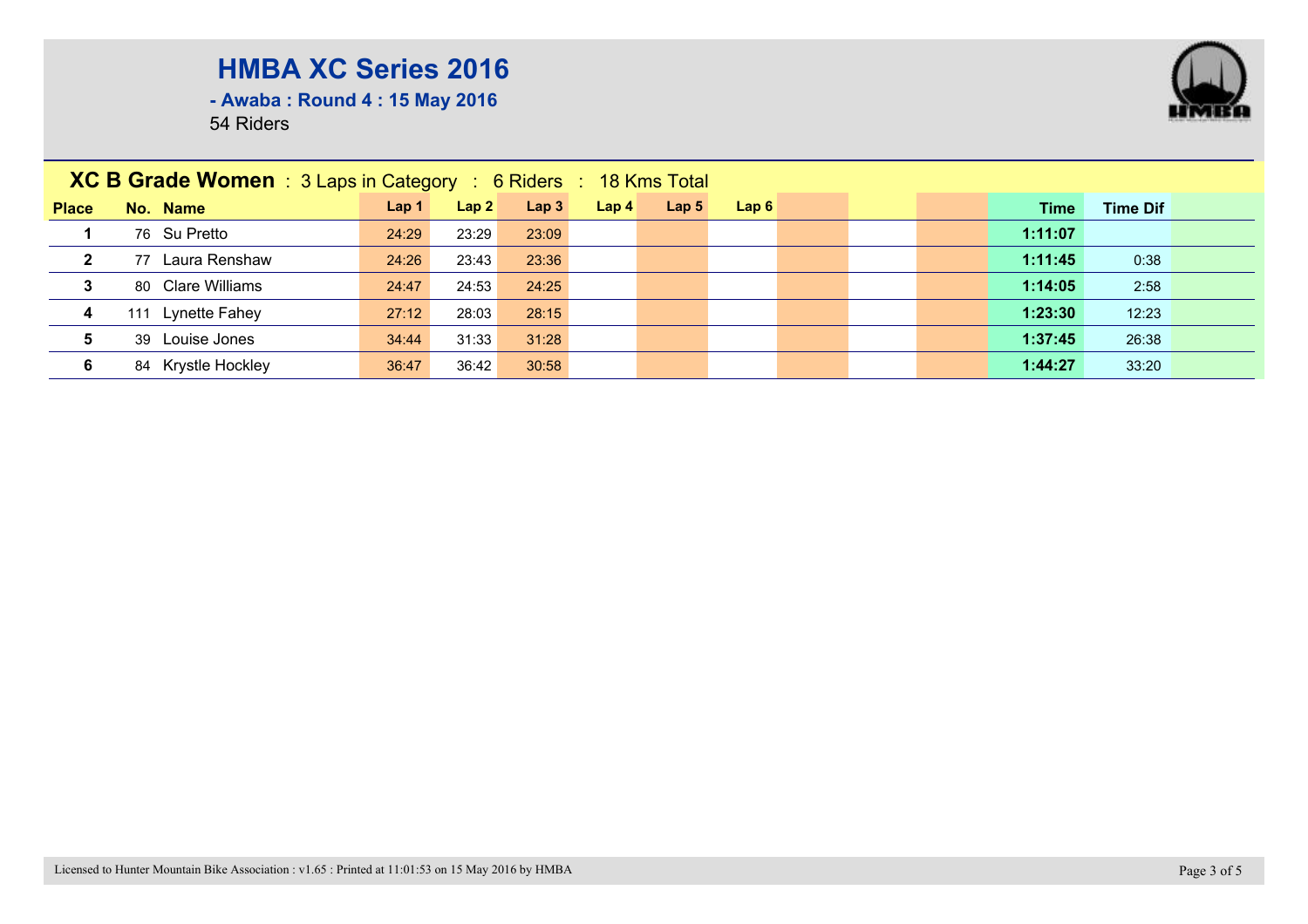**- Awaba : Round 4 : 15 May 2016**

54 Riders



Licensed to Hunter Mountain Bike Association : v1.65 : Printed at 11:01:53 on 15 May 2016 by HMBA Page 4 of 5

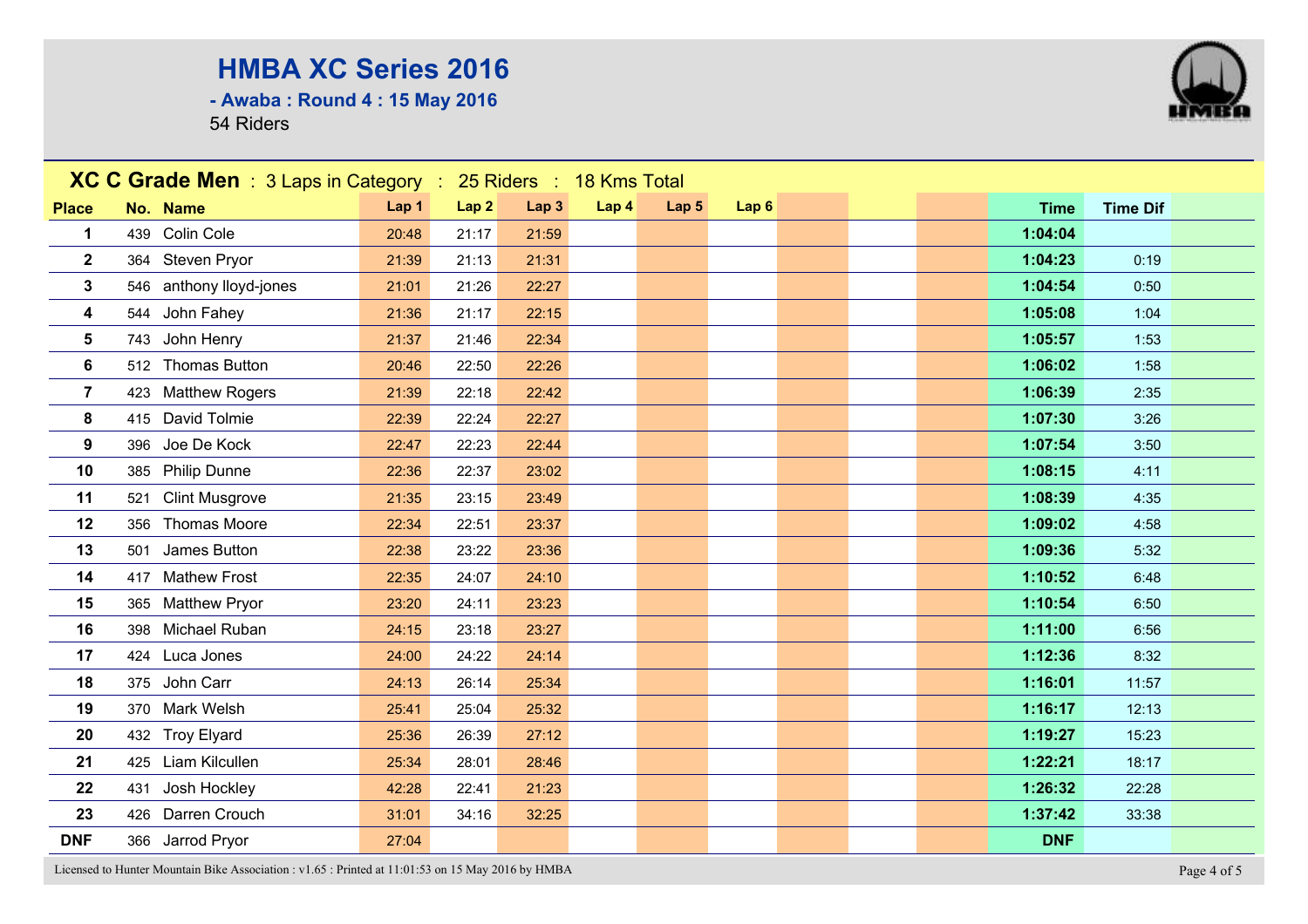| <b>HMBA XC Series 2016</b><br>- Awaba: Round 4: 15 May 2016<br>54 Riders |                      |       |  |  |  |  |  |  |            |  |  |  |
|--------------------------------------------------------------------------|----------------------|-------|--|--|--|--|--|--|------------|--|--|--|
| <b>DNF</b>                                                               | Gordon Lewins<br>384 | 30:39 |  |  |  |  |  |  | <b>DNF</b> |  |  |  |